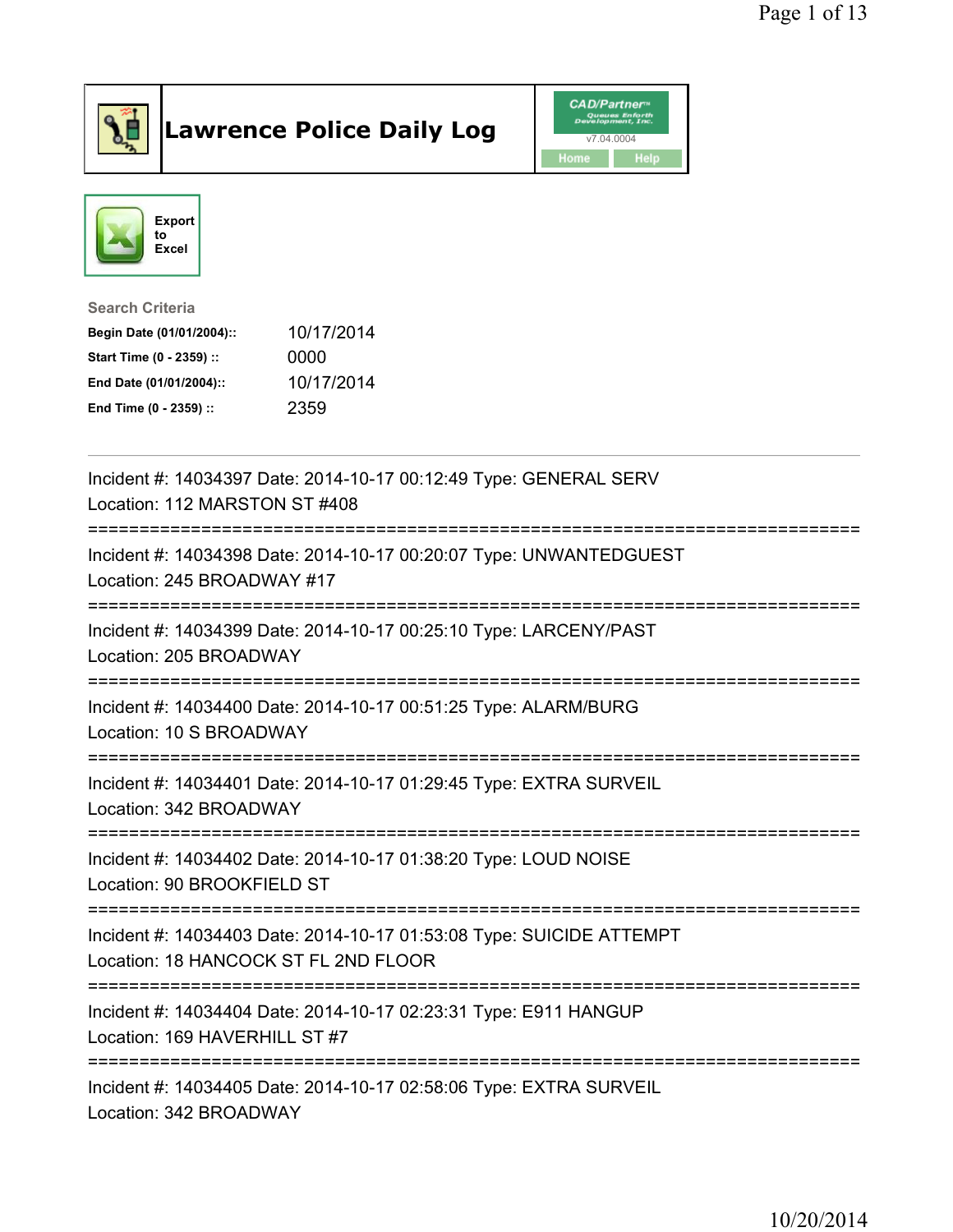| Incident #: 14034406 Date: 2014-10-17 03:23:28 Type: INVEST CONT<br>Location: HAVERHILL ST & NEWBURY ST                                      |
|----------------------------------------------------------------------------------------------------------------------------------------------|
| Incident #: 14034407 Date: 2014-10-17 03:53:10 Type: ALARM/BURG<br>Location: ESTRALL MARKET / 155 ARLINGTON ST                               |
| Incident #: 14034408 Date: 2014-10-17 04:09:47 Type: EXTRA SURVEIL<br>Location: 342 BROADWAY                                                 |
| Incident #: 14034409 Date: 2014-10-17 05:14:47 Type: ALARMS<br>Location: LFD CREDIT UNION / 14 AMESBURY ST                                   |
| Incident #: 14034410 Date: 2014-10-17 06:09:58 Type: GENERAL SERV<br>Location: NEW ENGLAND / 135 BRADFORD ST                                 |
| Incident #: 14034411 Date: 2014-10-17 06:12:49 Type: CK WELL BEING<br>Location: 355 PARK ST #219 FL 2                                        |
| Incident #: 14034412 Date: 2014-10-17 06:33:37 Type: TRANSPORT<br>Location: 17 BROMFIELD ST                                                  |
| Incident #: 14034413 Date: 2014-10-17 06:38:16 Type: TRANSPORT<br>Location: 51 CEDAR ST                                                      |
| Incident #: 14034414 Date: 2014-10-17 06:59:12 Type: M/V STOP<br>Location: MERRIMACK ST & PARKER ST                                          |
| Incident #: 14034415 Date: 2014-10-17 07:06:53 Type: M/V STOP<br>Location: MERRIMACK ST & S UNION ST                                         |
| Incident #: 14034416 Date: 2014-10-17 07:17:42 Type: MEDIC SUPPORT<br>Location: 15 UNION ST                                                  |
| Incident #: 14034417 Date: 2014-10-17 07:37:10 Type: GENERAL SERV<br>Location: 87 SUMMER ST                                                  |
| ==================================<br>Incident #: 14034418 Date: 2014-10-17 07:42:22 Type: ASSSIT OTHER PD<br>Location: NEWTON ST & SALEM ST |
| Incident #: 14034419 Date: 2014-10-17 07:55:50 Type: TOW OF M/V<br>Lootion. 007 MEDDIMAAOIZ CT                                               |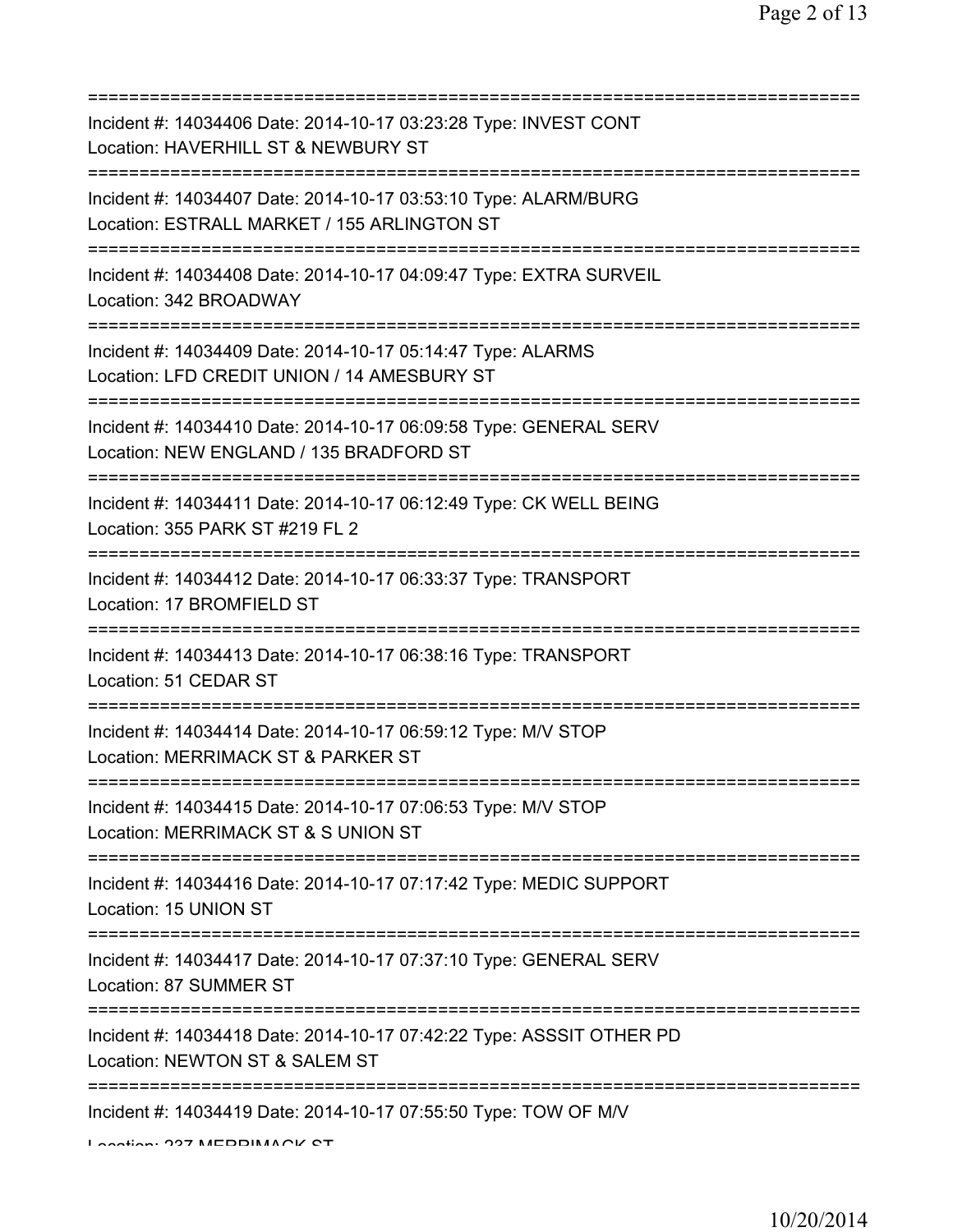| Incident #: 14034420 Date: 2014-10-17 08:07:52 Type: STOL/MV/PAS<br>Location: 101 BOXFORD ST                                          |
|---------------------------------------------------------------------------------------------------------------------------------------|
| ====================<br>Incident #: 14034421 Date: 2014-10-17 08:09:40 Type: ALARMS<br>Location: 22 WARREN ST                         |
| Incident #: 14034422 Date: 2014-10-17 08:12:14 Type: HARASSMENT<br>Location: WEATHERBEE SCHOOL / 75 NEWTON ST                         |
| Incident #: 14034423 Date: 2014-10-17 08:24:47 Type: ALARMS<br>Location: BEATUY SALOON / 402 BROADWAY                                 |
| Incident #: 14034424 Date: 2014-10-17 08:34:39 Type: STOL/MV/PAS<br>Location: 27 YALE ST                                              |
| Incident #: 14034425 Date: 2014-10-17 08:36:11 Type: SUS PERS/MV<br>Location: 20 MONMOUTH ST<br>;===================================  |
| Incident #: 14034426 Date: 2014-10-17 09:46:04 Type: WARRANT SERVE<br>Location: 90 LOWELL ST                                          |
| Incident #: 14034427 Date: 2014-10-17 09:47:05 Type: AUTO ACC/UNK PI<br>Location: TRAIN STATION / 220 MERRIMACK ST                    |
| Incident #: 14034431 Date: 2014-10-17 09:52:49 Type: MAL DAMAGE<br>Location: 370 S UNION ST #2                                        |
| Incident #: 14034428 Date: 2014-10-17 09:55:07 Type: M/V STOP<br>Location: 16 GREEN ST                                                |
| Incident #: 14034429 Date: 2014-10-17 09:56:00 Type: TOW OF M/V<br>Location: CAMELLA TEOLI WY                                         |
| ;=====================================<br>Incident #: 14034430 Date: 2014-10-17 09:58:24 Type: SPECIAL CHECK<br>Location: 50 BROADWAY |
| Incident #: 14034432 Date: 2014-10-17 10:04:19 Type: SERVE 209A<br>Location: 24 ORCHARD ST                                            |
| Incident #: 14034433 Date: 2014-10-17 10:15:15 Type: MV/BLOCKING<br>ADI BIAATO1                                                       |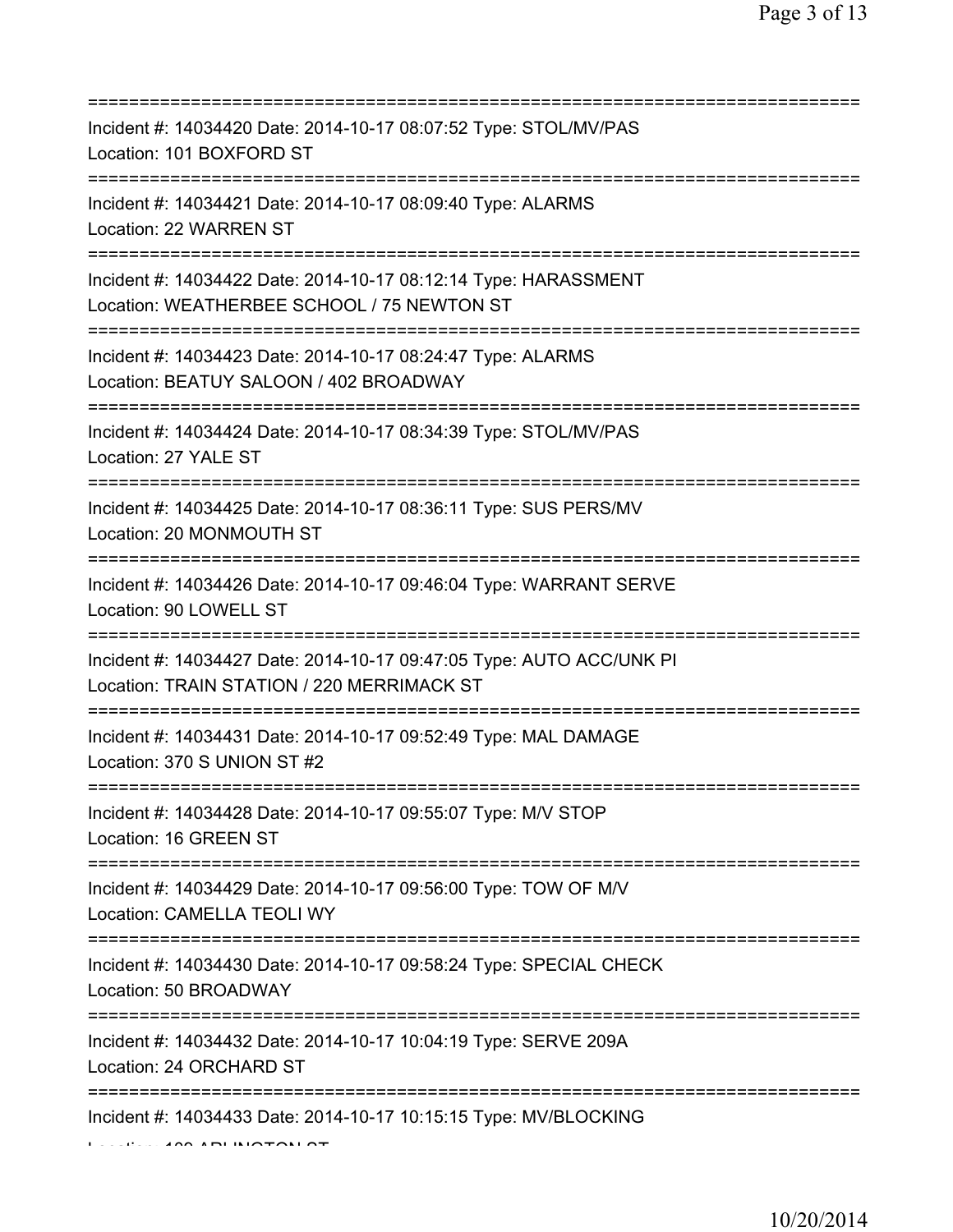=========================================================================== Incident #: 14034435 Date: 2014-10-17 10:25:35 Type: MISSING PERS Location: 33 MILTON ST =========================================================================== Incident #: 14034434 Date: 2014-10-17 10:26:19 Type: ASSSIT OTHER PD Location: 3 DURHAM ST =========================================================================== Incident #: 14034437 Date: 2014-10-17 10:28:32 Type: SUS PERS/MV Location: 24 MEDFORD ST =========================================================================== Incident #: 14034436 Date: 2014-10-17 10:28:49 Type: HIT & RUN M/V Location: 50 FOSTER ST =========================================================================== Incident #: 14034438 Date: 2014-10-17 10:32:06 Type: MISC Location: 51 CORBETT RD =========================================================================== Incident #: 14034439 Date: 2014-10-17 10:43:38 Type: WARRANT SERVE Location: 133 S BROADWAY =========================================================================== Incident #: 14034440 Date: 2014-10-17 11:06:18 Type: B&E/PAST Location: 116 EASTON ST =========================================================================== Incident #: 14034441 Date: 2014-10-17 11:08:17 Type: SUS PERS/MV Location: 609 COMMON ST =========================================================================== Incident #: 14034442 Date: 2014-10-17 11:37:13 Type: RECOV/STOL/MV Location: 50 BROOK ST =========================================================================== Incident #: 14034443 Date: 2014-10-17 11:43:57 Type: DRUG VIO Location: 20 ROYAL ST =========================================================================== Incident #: 14034444 Date: 2014-10-17 11:45:11 Type: SPECIAL CHECK Location: 280 MERRIMACK ST =========================================================================== Incident #: 14034445 Date: 2014-10-17 11:50:53 Type: INVESTIGATION Location: 15 UNIOM ST =========================================================================== Incident #: 14034446 Date: 2014-10-17 12:02:38 Type: PARK & WALK Location: BROADWAY =========================================================================== Incident #: 14034447 Date: 2014-10-17 12:02:51 Type: TOW OF M/V

Location: 11 HOLTON ST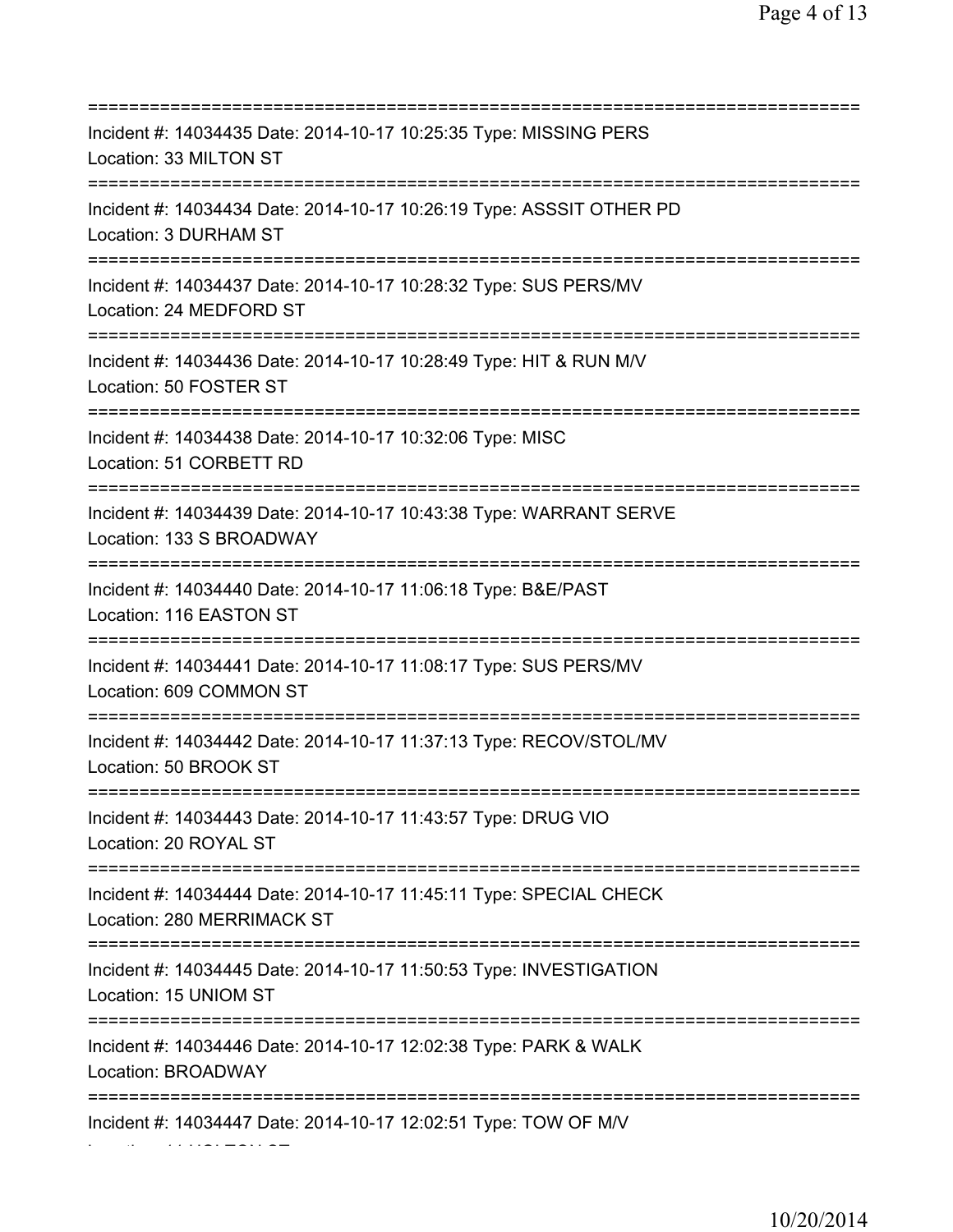| Incident #: 14034448 Date: 2014-10-17 12:11:25 Type: STOL/MV/PAS<br>Location: 21 BOSTON ST                                                     |
|------------------------------------------------------------------------------------------------------------------------------------------------|
| Incident #: 14034449 Date: 2014-10-17 12:43:54 Type: ALARMS<br>Location: 172 BAILEY ST                                                         |
| Incident #: 14034450 Date: 2014-10-17 12:45:37 Type: SUS PERS/MV<br>Location: 48 TOWER HILL ST                                                 |
| Incident #: 14034451 Date: 2014-10-17 12:50:39 Type: ALARM/HOLD<br>Location: METRO PCS / 160 BROADWAY                                          |
| Incident #: 14034452 Date: 2014-10-17 13:00:57 Type: WOMAN DOWN<br>Location: 15 STORROW ST<br>===================================              |
| Incident #: 14034453 Date: 2014-10-17 13:15:11 Type: NEIGHBOR PROB<br>Location: 49 WILLOW ST FL 1STFL                                          |
| Incident #: 14034454 Date: 2014-10-17 13:17:56 Type: ANIMAL COMPL<br>Location: 22 SARGENT ST                                                   |
| Incident #: 14034455 Date: 2014-10-17 13:22:21 Type: DISORDERLY<br>Location: HOLLY ST                                                          |
| Incident #: 14034456 Date: 2014-10-17 13:28:22 Type: DISORDERLY<br><b>Location: HOLLY ST</b>                                                   |
| Incident #: 14034457 Date: 2014-10-17 13:40:45 Type: M/V STOP<br>Location: S UNION ST & SPRINGFIELD ST<br>==================================== |
| Incident #: 14034458 Date: 2014-10-17 13:44:09 Type: M/V STOP<br>Location: S BROADWAY & SHATTUCK ST                                            |
| Incident #: 14034459 Date: 2014-10-17 13:56:41 Type: DISORDERLY<br><b>Location: JUNIPER ST</b>                                                 |
| Incident #: 14034460 Date: 2014-10-17 14:15:22 Type: M/V STOP<br>Location: AUBURN ST & HAMPSHIRE ST                                            |
| Incident #: 14034461 Date: 2014-10-17 14:33:01 Type: ANIMAL COMPL                                                                              |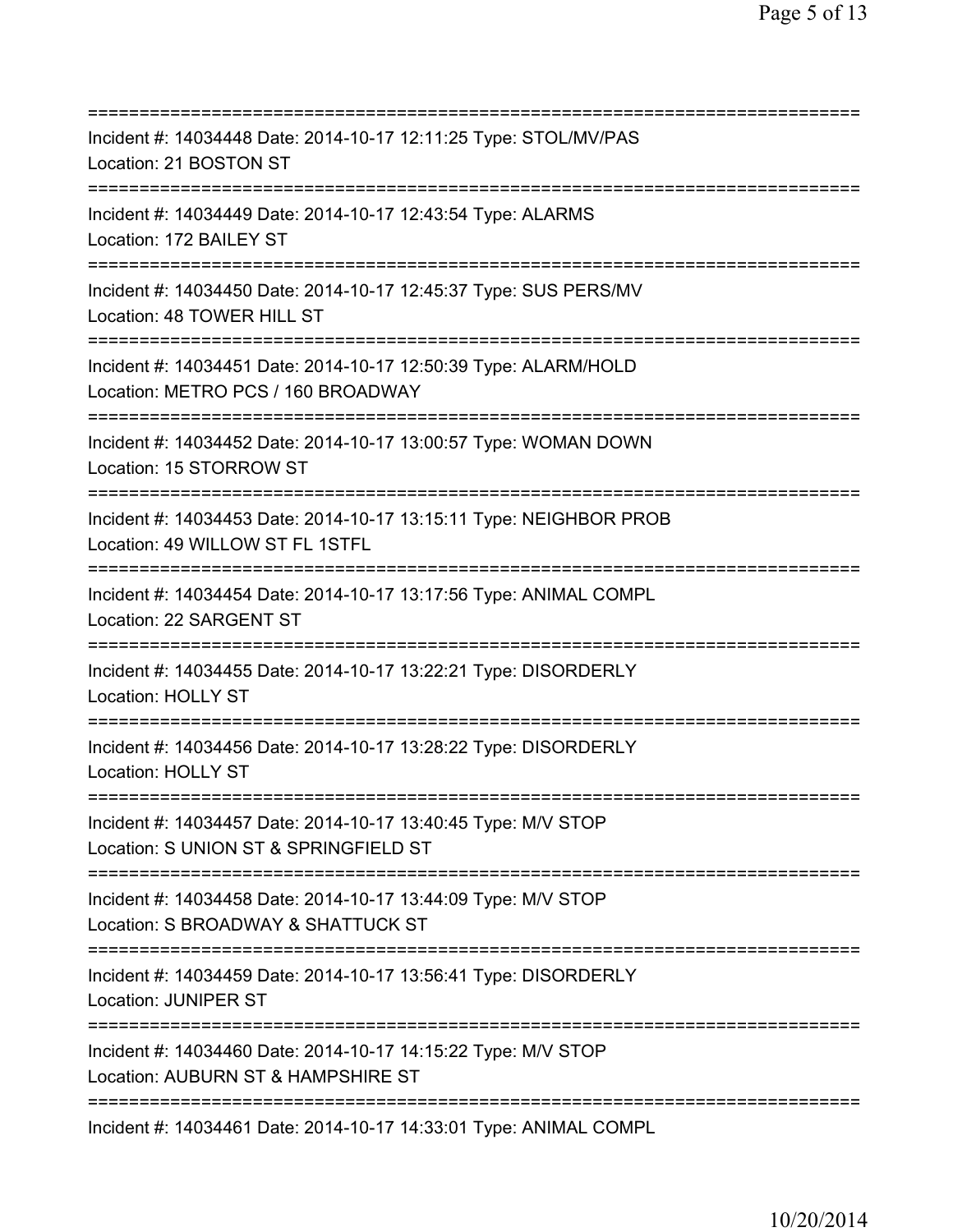| Incident #: 14034462 Date: 2014-10-17 14:38:56 Type: M/V STOP<br>Location: APPLETON ST & ESSEX ST                                             |
|-----------------------------------------------------------------------------------------------------------------------------------------------|
| Incident #: 14034463 Date: 2014-10-17 14:47:50 Type: SHOPLIFTING<br>Location: MARSHALLS / 73 WINTHROP AV                                      |
| Incident #: 14034464 Date: 2014-10-17 14:53:03 Type: ALARM/BURG<br>Location: RODRIGUEZ RESD / 102 E HAVERHILL ST                              |
| Incident #: 14034465 Date: 2014-10-17 14:54:32 Type: INVESTIGATION<br>Location: 80 BODWELL ST                                                 |
| Incident #: 14034466 Date: 2014-10-17 15:06:33 Type: LIC PLATE STO<br>Location: 28 BIRCH ST<br>====================================           |
| Incident #: 14034468 Date: 2014-10-17 15:08:38 Type: ALARM/BURG<br>Location: BREA RESD / 4 TOWER HILL ST<br>========================          |
| Incident #: 14034467 Date: 2014-10-17 15:08:55 Type: M/V STOP<br>Location: YALE ST<br>===============                                         |
| Incident #: 14034469 Date: 2014-10-17 15:20:21 Type: SUICIDE ATTEMPT<br>Location: 14 BEACON ST #APT 7<br>------------                         |
| Incident #: 14034470 Date: 2014-10-17 15:23:51 Type: ALARM/BURG<br>Location: INOA RESD / 91 SUNSET AV #APT1                                   |
| Incident #: 14034471 Date: 2014-10-17 15:29:11 Type: ALARM/BURG<br>Location: LOPEZ RESD / 60 CONGRESS ST                                      |
| Incident #: 14034472 Date: 2014-10-17 15:34:46 Type: DISTURBANCE<br>Location: 200 COMMON ST                                                   |
| Incident #: 14034473 Date: 2014-10-17 15:37:41 Type: WOMAN DOWN<br>Location: CANAL ST & UNION ST                                              |
| ======================================<br>Incident #: 14034474 Date: 2014-10-17 15:39:34 Type: M/V STOP<br>Location: CHESTNUT ST & JACKSON ST |
| ====================<br>Incident #: 14034475 Date: 2014-10-17 15:45:08 Type: M/V STOP                                                         |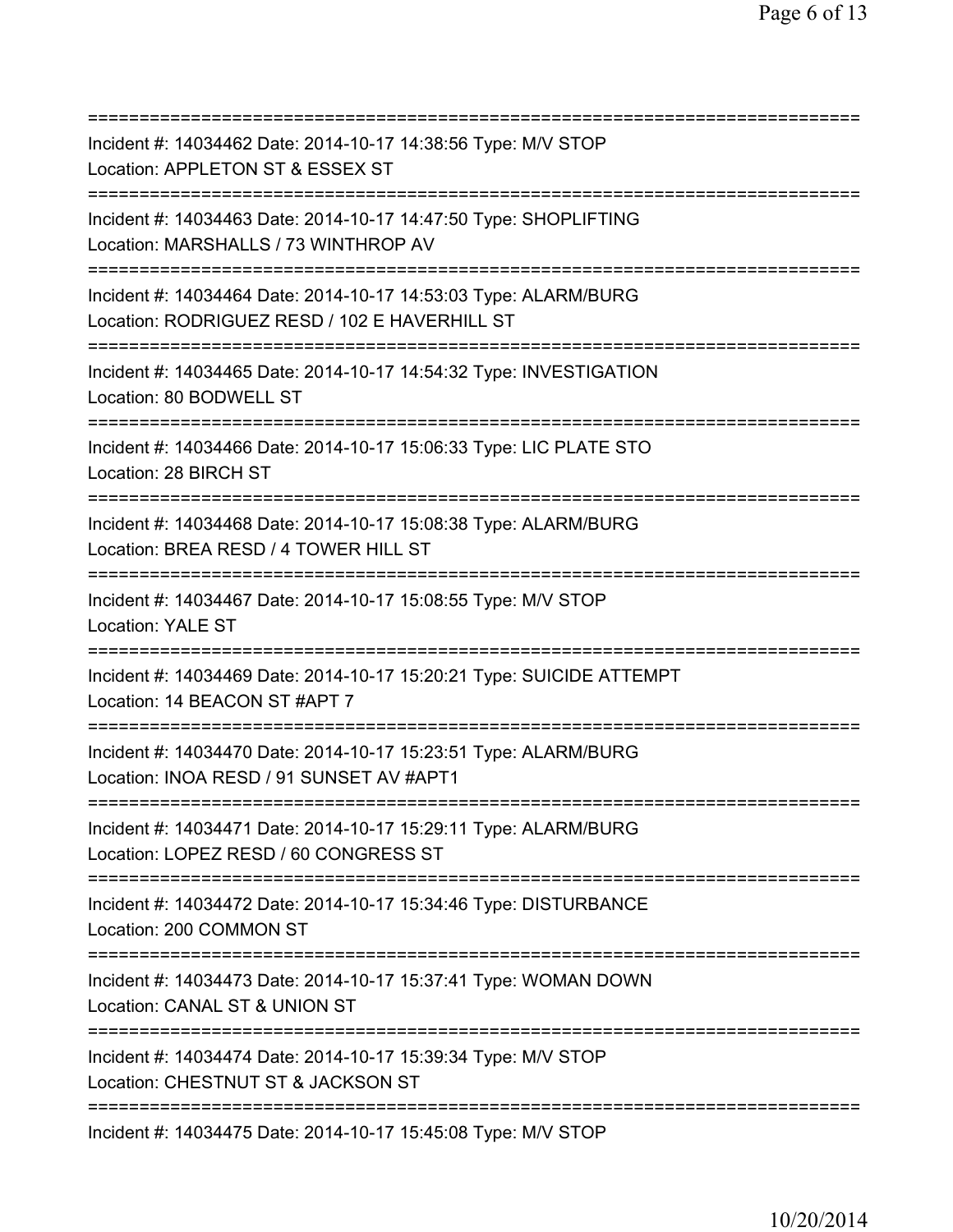Location: 496 SARATOGA ST =========================================================================== Incident #: 14034476 Date: 2014-10-17 15:45:34 Type: DRUG OVERDOSE Location: CANAL ST & SOUTH PAVILLION LOT =========================================================================== Incident #: 14034477 Date: 2014-10-17 15:53:45 Type: THREATS Location: 205 BROADWAY =========================================================================== Incident #: 14034478 Date: 2014-10-17 15:56:11 Type: 209A/SERVE Location: 33 TYLER ST #1 =========================================================================== Incident #: 14034479 Date: 2014-10-17 16:02:08 Type: M/V STOP Location: COMMON ST & HAMPSHIRE ST =========================================================================== Incident #: 14034480 Date: 2014-10-17 16:03:01 Type: B&E/PAST Location: 511 BROADWAY FL 2NDFL =========================================================================== Incident #: 14034481 Date: 2014-10-17 16:07:02 Type: 209A/SERVE Location: 26 CHESTER ST #2 =========================================================================== Incident #: 14034482 Date: 2014-10-17 16:31:40 Type: CONFIS PROP Location: AMES ST & YALE ST =========================================================================== Incident #: 14034483 Date: 2014-10-17 16:40:00 Type: ANIMAL COMPL Location: PARTHUM,ERIC F / 327 S BROADWAY =========================================================================== Incident #: 14034484 Date: 2014-10-17 16:41:56 Type: DISTURBANCE Location: 126 FRANKLIN ST FL 2ND =========================================================================== Incident #: 14034485 Date: 2014-10-17 17:00:51 Type: DOMESTIC/PROG Location: 28 BODWELL ST FL 1 =========================================================================== Incident #: 14034486 Date: 2014-10-17 17:03:25 Type: NOISE ORD Location: 24 INMAN ST =========================================================================== Incident #: 14034487 Date: 2014-10-17 17:04:06 Type: GENERAL SERV Location: 126 FRANKLIN ST =========================================================================== Incident #: 14034488 Date: 2014-10-17 17:06:39 Type: LARCENY/PAST Location: 50 OAK ST =========================================================================== Incident #: 14034489 Date: 2014 10 17 17:12:20 Type: UNWANTEDGUEST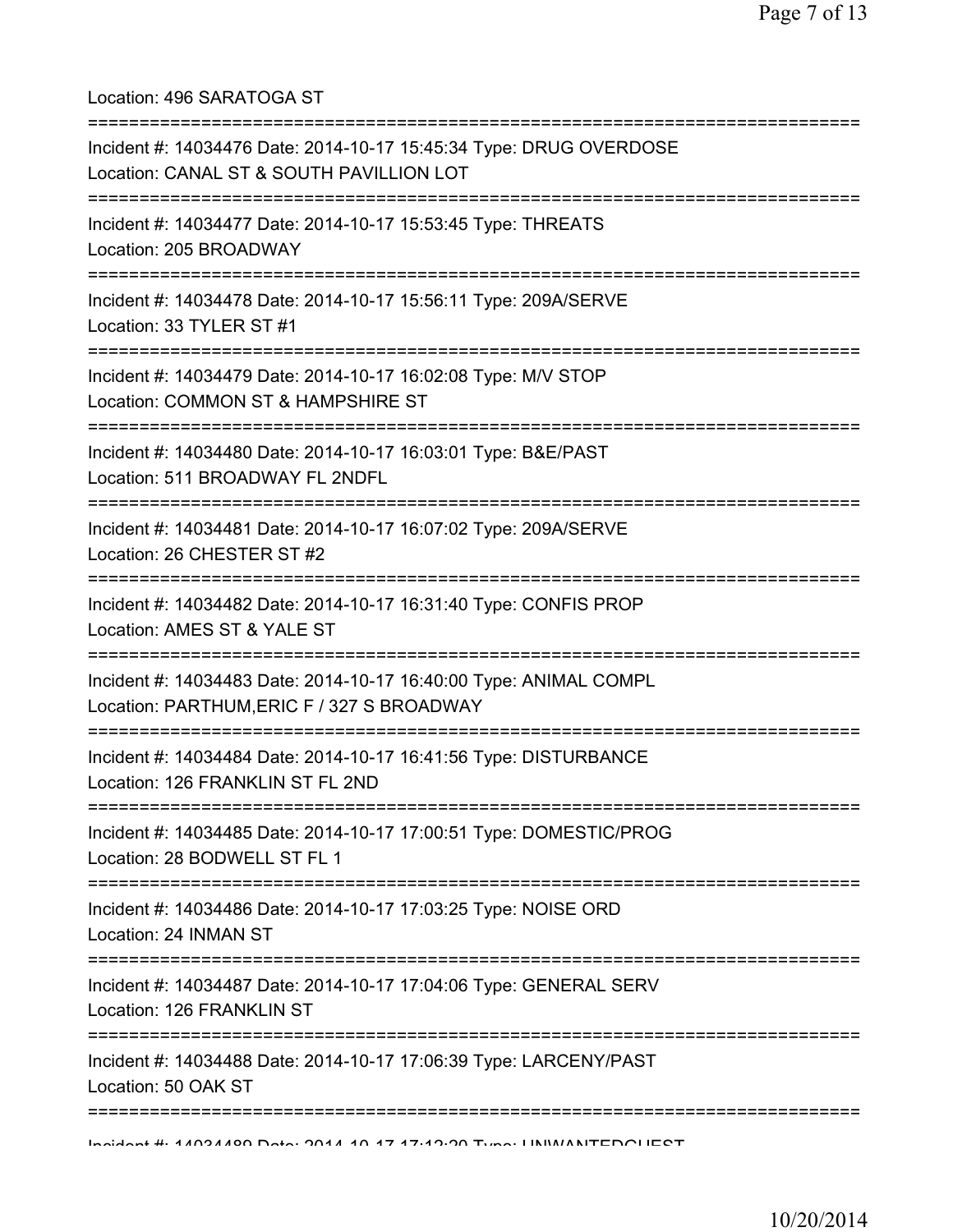Location: 25 MARSTON ST #304

| Incident #: 14034490 Date: 2014-10-17 17:29:05 Type: M/V STOP<br>Location: COMMON ST & JACKSON ST                                        |
|------------------------------------------------------------------------------------------------------------------------------------------|
| :========================<br>Incident #: 14034491 Date: 2014-10-17 17:37:11 Type: M/V STOP<br>Location: OLIVER SCHOOL / 183 HAVERHILL ST |
| Incident #: 14034492 Date: 2014-10-17 17:39:39 Type: M/V STOP<br>Location: COMMON ST & JACKSON ST                                        |
| Incident #: 14034493 Date: 2014-10-17 17:42:58 Type: CK WELL BEING<br>Location: CENTRAL BRIDGE / 0 MERRIMACK ST                          |
| Incident #: 14034494 Date: 2014-10-17 17:46:56 Type: IDENTITY THEFT<br>Location: 349 JACKSON ST                                          |
| Incident #: 14034495 Date: 2014-10-17 17:52:18 Type: M/V STOP<br>Location: COMMON ST & JACKSON ST                                        |
| Incident #: 14034496 Date: 2014-10-17 17:53:32 Type: DISTURBANCE<br>Location: ROLLINS SCHOOL / 451 HOWARD ST                             |
| Incident #: 14034497 Date: 2014-10-17 17:56:27 Type: SUS PERS/MV<br>Location: BELMONT ST & DURANT ST                                     |
| Incident #: 14034498 Date: 2014-10-17 17:58:50 Type: BUILDING CHK<br>Location: 34 MARIQUE DR                                             |
| Incident #: 14034499 Date: 2014-10-17 18:03:36 Type: M/V STOP<br>Location: JACKSON ST & METHUEN ST<br>.------------------------------    |
| Incident #: 14034500 Date: 2014-10-17 18:06:50 Type: RECOV/STOL/MV<br>Location: ALBION ST & AVON ST                                      |
| Incident #: 14034501 Date: 2014-10-17 18:09:23 Type: M/V STOP<br>Location: COMMON ST & JACKSON ST                                        |
| Incident #: 14034502 Date: 2014-10-17 18:14:15 Type: CK WELL BEING<br>Location: 50 ESSEX ST                                              |
|                                                                                                                                          |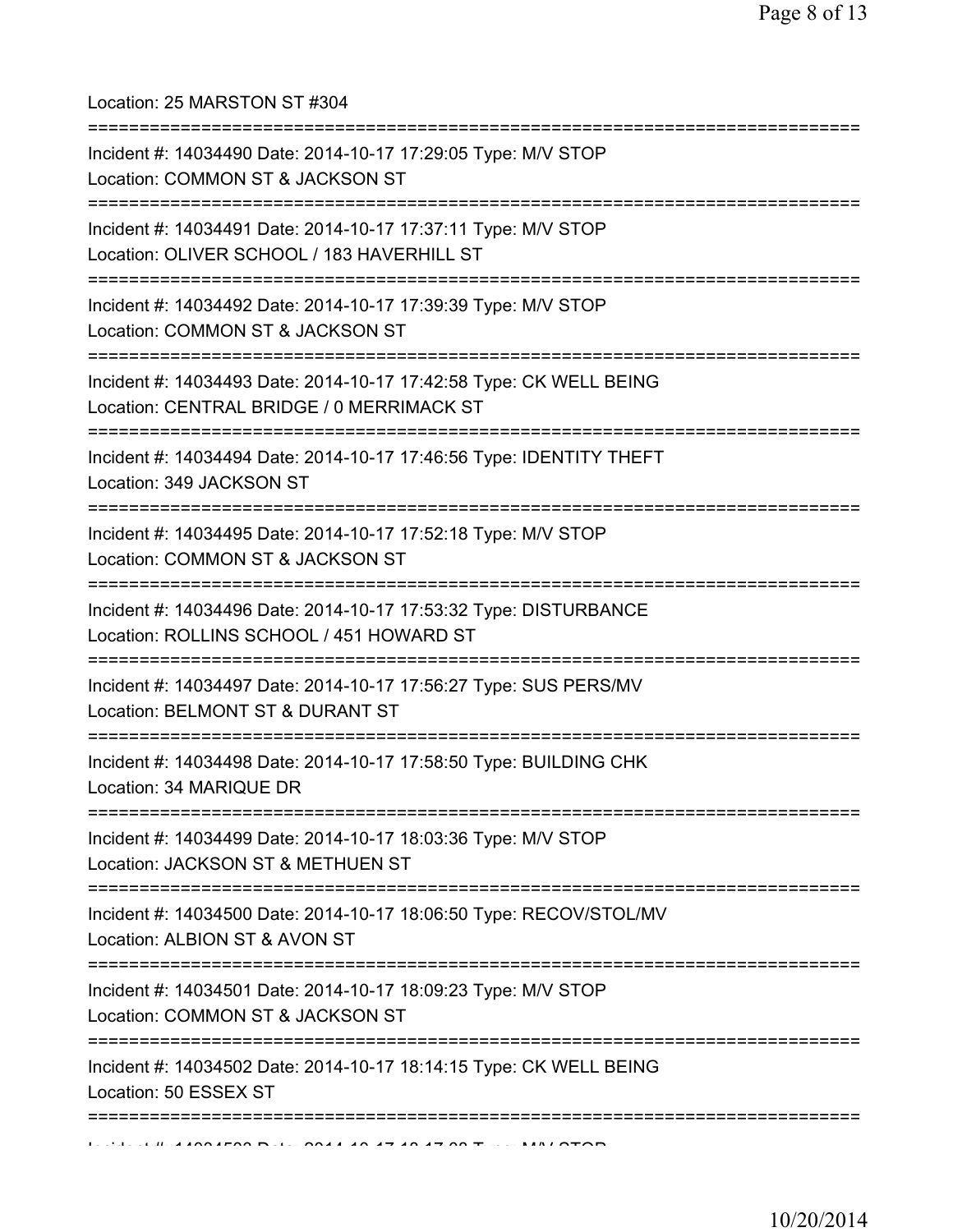Location: ALMA ST & MYRTLE ST =========================================================================== Incident #: 14034504 Date: 2014-10-17 18:24:45 Type: M/V STOP Location: COMMON ST & NEWBURY ST =========================================================================== Incident #: 14034505 Date: 2014-10-17 18:25:24 Type: RECOV/STOL/MV Location: BRADFORD ST & HAMPSHIRE ST =========================================================================== Incident #: 14034506 Date: 2014-10-17 18:26:11 Type: M/V STOP Location: 300 HOWARD ST =========================================================================== Incident #: 14034507 Date: 2014-10-17 18:27:57 Type: NOISE ORD Location: BROOKFIELD ST & INMAN ST =========================================================================== Incident #: 14034508 Date: 2014-10-17 18:28:21 Type: ANIMAL COMPL Location: 67 AVON ST FL 2 =========================================================================== Incident #: 14034509 Date: 2014-10-17 18:28:45 Type: M/V STOP Location: BEACON ST & MT VERNON ST =========================================================================== Incident #: 14034510 Date: 2014-10-17 18:33:09 Type: M/V STOP Location: COMMON ST & JACKSON ST =========================================================================== Incident #: 14034511 Date: 2014-10-17 18:35:32 Type: AUTO ACC/NO PI Location: CENTRAL BRIDGE / 0 MERRIMACK ST =========================================================================== Incident #: 14034512 Date: 2014-10-17 18:36:42 Type: AUTO ACC/PI Location: MARKET ST & S UNION ST =========================================================================== Incident #: 14034513 Date: 2014-10-17 18:45:44 Type: INVESTIGATION Location: 205 BROADWAY =========================================================================== Incident #: 14034514 Date: 2014-10-17 18:52:39 Type: M/V STOP Location: ESSEX ST & PEMBERTON WY =========================================================================== Incident #: 14034515 Date: 2014-10-17 19:09:39 Type: M/V STOP Location: COMMON ST & JACKSON ST =========================================================================== Incident #: 14034516 Date: 2014-10-17 19:11:07 Type: M/V STOP Location: CANAL ST & MARSTON ST =========================================================================== Incident #: 14034517 Date: 2014 10 17 19:27:25 Type: M/V STOP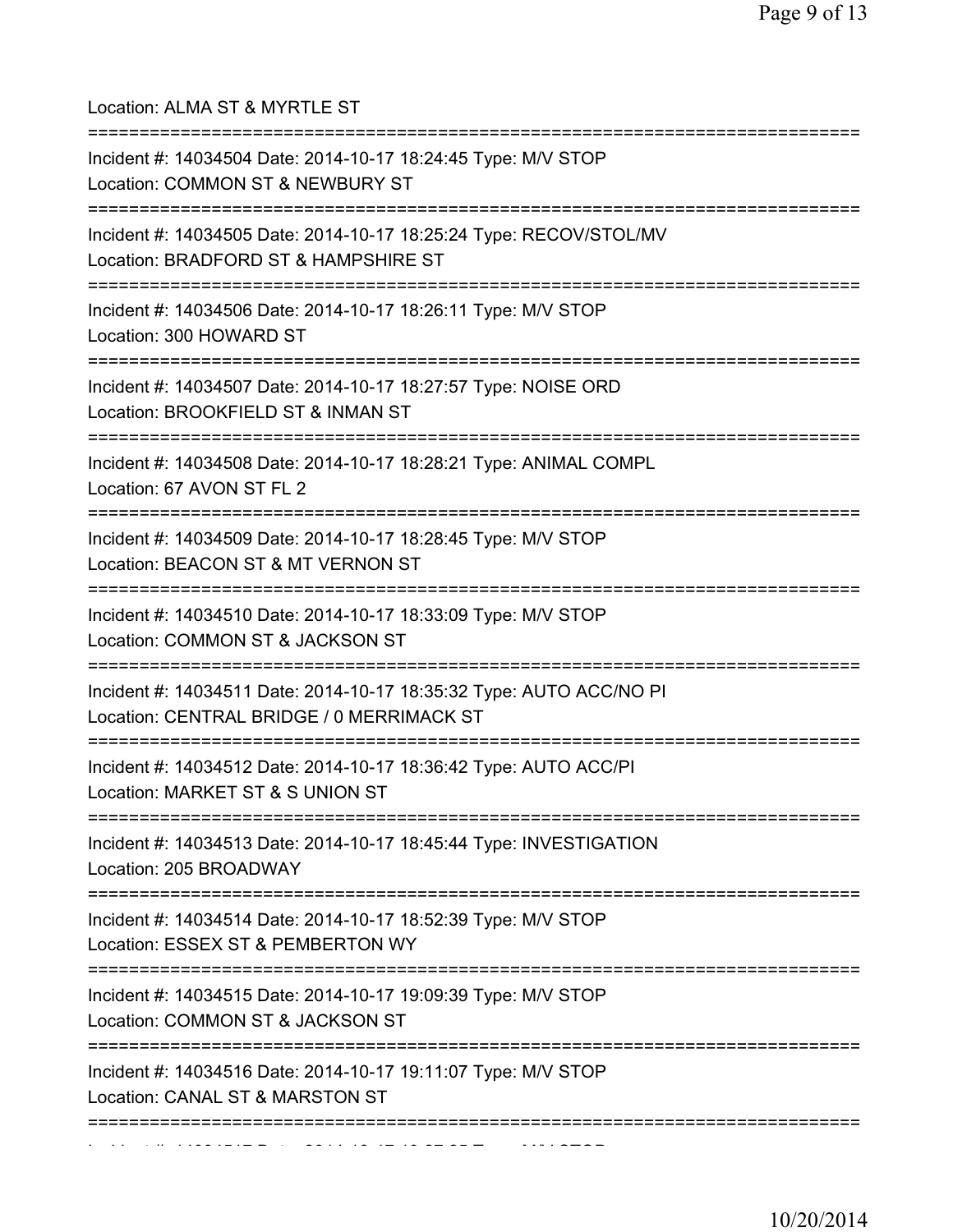Location: BROADWAY & ESSEX ST

| Incident #: 14034519 Date: 2014-10-17 19:38:58 Type: LOST PROPERTY<br>Location: METROPOLITAN CREDIT UNION / 215 S BROADWAY      |
|---------------------------------------------------------------------------------------------------------------------------------|
| Incident #: 14034518 Date: 2014-10-17 19:40:20 Type: M/V STOP<br>Location: 425 MARKET ST                                        |
| Incident #: 14034520 Date: 2014-10-17 19:49:52 Type: M/V STOP<br>Location: HAMPSHIRE ST & METHUEN ST                            |
| Incident #: 14034521 Date: 2014-10-17 19:58:50 Type: B&E/PAST<br>Location: 24 ORCHARD ST<br>----------------------------------- |
| Incident #: 14034522 Date: 2014-10-17 20:01:48 Type: M/V STOP<br>Location: MERRIMACK ST & S CANAL ST                            |
| Incident #: 14034523 Date: 2014-10-17 20:07:11 Type: M/V STOP<br>Location: ANDOVER ST & BELKNAP ST                              |
| Incident #: 14034524 Date: 2014-10-17 20:08:26 Type: MISSING PERS<br>Location: 606 HOWARD ST                                    |
| Incident #: 14034525 Date: 2014-10-17 20:26:25 Type: AUTO ACC/PI<br>Location: 51 BERKELEY ST                                    |
| Incident #: 14034526 Date: 2014-10-17 20:28:03 Type: UNKNOWN PROB<br>Location: AUBURN ST & HAMPSHIRE ST                         |
| Incident #: 14034527 Date: 2014-10-17 20:28:50 Type: DISTURBANCE<br><b>Location: AUBURN ST</b>                                  |
| Incident #: 14034528 Date: 2014-10-17 20:29:33 Type: NOTIFICATION<br>Location: 112 MARSTON ST #204                              |
| Incident #: 14034529 Date: 2014-10-17 20:32:27 Type: ALARM/BURG<br>Location: 6 GREEN ST                                         |
| Incident #: 14034531 Date: 2014-10-17 20:36:39 Type: LARCENY/PAST<br>Location: LITTLE CEASARS / 360 BROADWAY                    |
|                                                                                                                                 |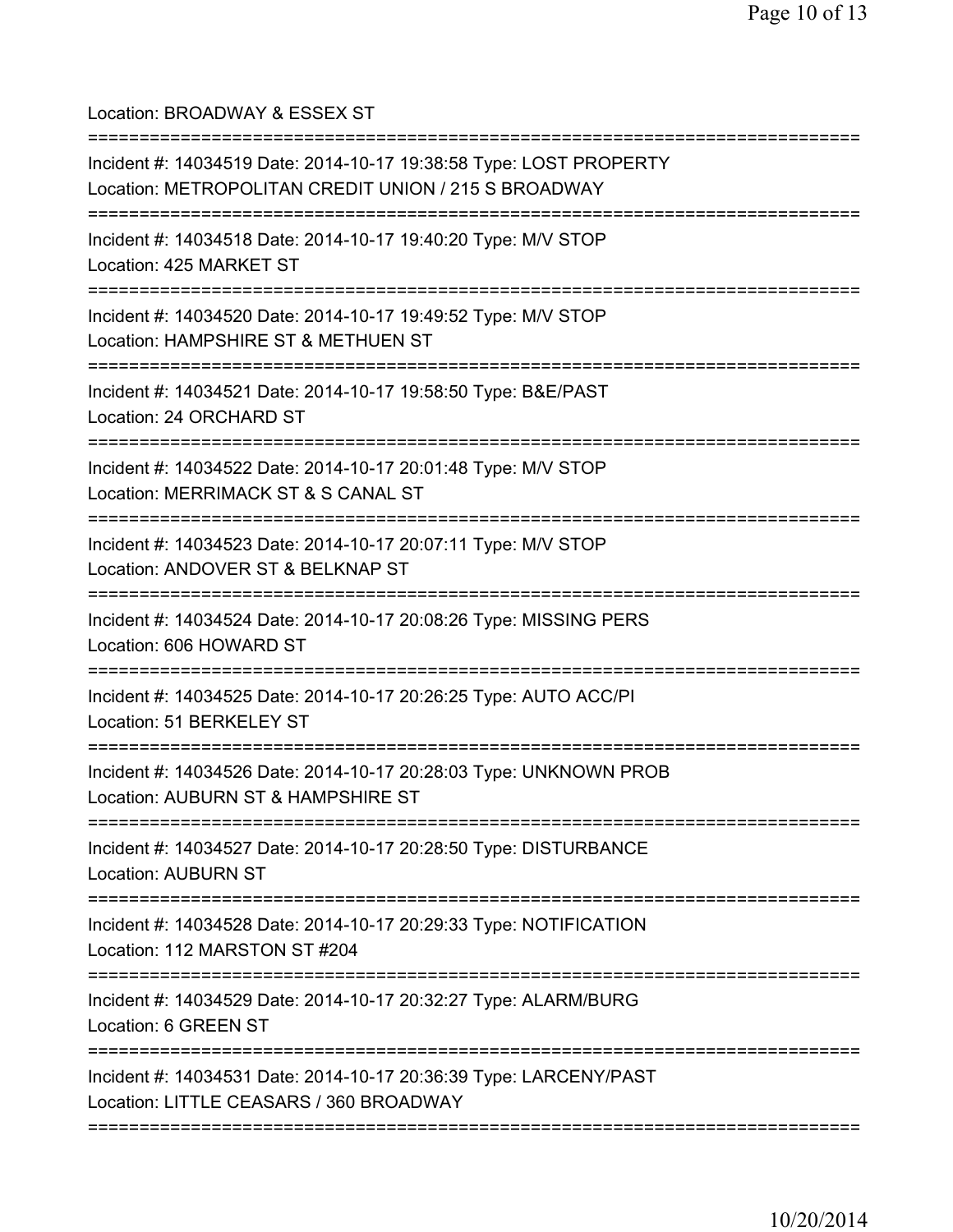Location: 30 WESLEY ST =========================================================================== Incident #: 14034533 Date: 2014-10-17 20:43:42 Type: MISSING PERS Location: 25 SARGENT ST FL 1 =========================================================================== Incident #: 14034532 Date: 2014-10-17 20:43:50 Type: DISORDERLY Location: GUILMETTE SCHOOL / 80 BODWELL ST =========================================================================== Incident #: 14034534 Date: 2014-10-17 20:50:04 Type: SUS PERS/MV Location: 229 ERVING AV =========================================================================== Incident #: 14034536 Date: 2014-10-17 20:50:54 Type: M/V STOP Location: ESSEX ST & WARREN ST =========================================================================== Incident #: 14034535 Date: 2014-10-17 20:53:47 Type: DOMESTIC/PROG Location: 358 ANDOVER ST FL 2 =========================================================================== Incident #: 14034537 Date: 2014-10-17 21:07:14 Type: UNWANTEDGUEST Location: 228 S UNION ST #B =========================================================================== Incident #: 14034538 Date: 2014-10-17 21:09:53 Type: AUTO ACC/NO PI Location: AMHERST ST & ANDOVER ST =========================================================================== Incident #: 14034539 Date: 2014-10-17 21:10:21 Type: M/V STOP Location: HAVERHILL ST & JACKSON ST =========================================================================== Incident #: 14034540 Date: 2014-10-17 21:21:18 Type: MISSING PERS Location: 248 BROADWAY =========================================================================== Incident #: 14034541 Date: 2014-10-17 21:34:19 Type: M/V STOP Location: BROADWAY & PARK ST =========================================================================== Incident #: 14034542 Date: 2014-10-17 21:41:19 Type: NOISE ORD Location: 95 FARNHAM ST =========================================================================== Incident #: 14034543 Date: 2014-10-17 21:48:40 Type: M/V STOP Location: METHUEN ST & NEWBURY ST =========================================================================== Incident #: 14034544 Date: 2014-10-17 21:49:23 Type: M/V STOP Location: FALLS BRIDGE ===========================================================================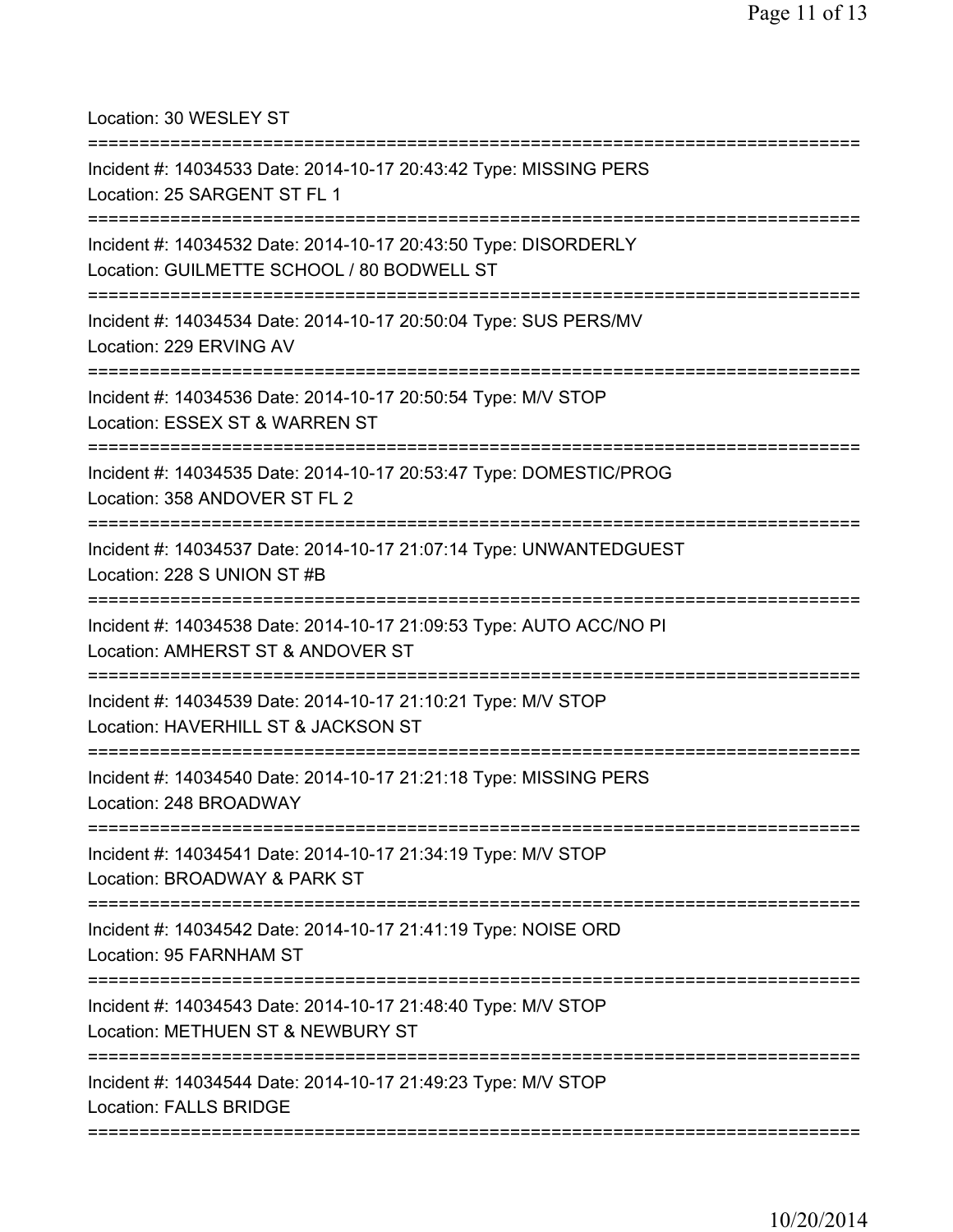| Incident #: 14034545 Date: 2014-10-17 21:51:30 Type: DISTURBANCE<br>Location: 31 MORTON ST                                            |
|---------------------------------------------------------------------------------------------------------------------------------------|
| Incident #: 14034546 Date: 2014-10-17 22:06:07 Type: M/V STOP<br>Location: ARLINGTON ST & HAMPSHIRE ST                                |
| Incident #: 14034547 Date: 2014-10-17 22:07:15 Type: M/V STOP<br><b>Location: MARKET ST</b>                                           |
| Incident #: 14034548 Date: 2014-10-17 22:13:52 Type: M/V STOP<br>Location: S BROADWAY & SALEM ST                                      |
| Incident #: 14034549 Date: 2014-10-17 22:24:44 Type: UNWANTEDGUEST<br>Location: 31 MORTON ST FL 3                                     |
| Incident #: 14034550 Date: 2014-10-17 22:27:28 Type: M/V STOP<br>Location: 2 MUSEUM SQ                                                |
| Incident #: 14034551 Date: 2014-10-17 22:35:40 Type: M/V STOP<br>Location: HAMPSHIRE ST & PARK ST                                     |
| Incident #: 14034552 Date: 2014-10-17 22:36:28 Type: MV/BLOCKING<br>Location: 32 ROBINSON CT<br>===================================== |
| Incident #: 14034553 Date: 2014-10-17 22:37:08 Type: M/V STOP<br>Location: 479 BROADWAY                                               |
| Incident #: 14034554 Date: 2014-10-17 22:53:16 Type: LOUD NOISE<br>Location: MARIBU / 22 UNION ST                                     |
| Incident #: 14034555 Date: 2014-10-17 22:54:47 Type: M/V STOP<br>Location: BROADWAY & HAVERHILL ST                                    |
| Incident #: 14034556 Date: 2014-10-17 22:58:15 Type: M/V STOP<br>Location: MELROSE ST & WATER ST                                      |
| Incident #: 14034557 Date: 2014-10-17 23:03:03 Type: M/V STOP<br>Location: HAVERHILL ST                                               |
| Incident #: 14034558 Date: 2014-10-17 23:06:46 Type: NOISE ORD<br>Location: 73 HAVERHILL ST FL 3                                      |
|                                                                                                                                       |

===========================================================================